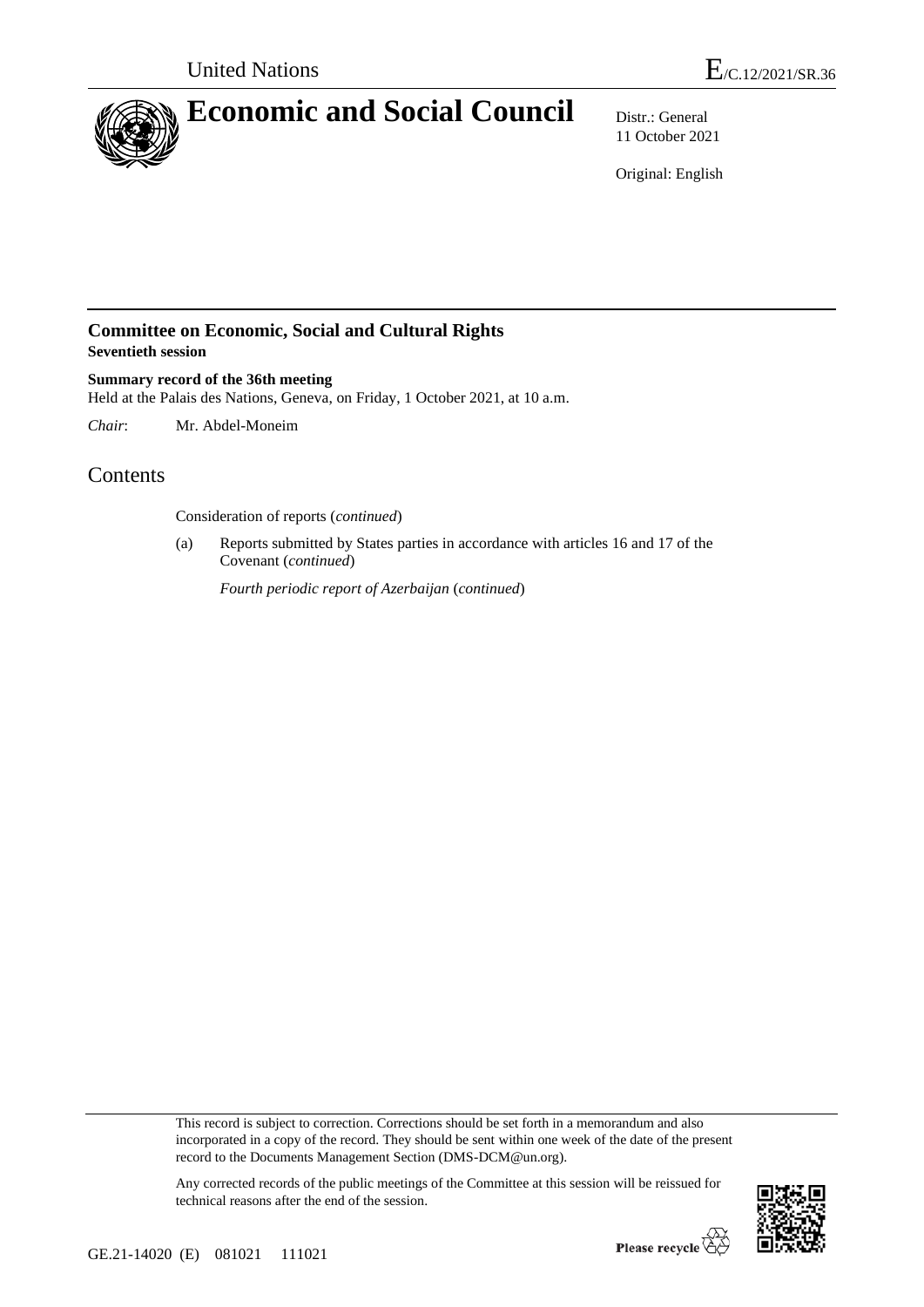*The meeting was called to order at 10.10 a.m.*

**Consideration of reports** (*continued*)

**(a) Reports submitted by States parties in accordance with articles 16 and 17 of the Covenant** (*continued*)

*Fourth periodic report of Azerbaijan* (*continued*) [\(E/C.12/AZE/4;](https://undocs.org/en/E/C.12/AZE/4) [E/C.12/AZE/Q/4;](https://undocs.org/en/E/C.12/AZE/Q/4) [E/C.12/AZE/RQ/4\)](https://undocs.org/en/E/C.12/AZE/RQ/4))

1. *At the invitation of the Chair, the delegation of Azerbaijan joined the meeting via video link.*

2. **The Chair** invited the delegation to reply to the questions raised by Committee members at the previous meeting.

3. **Mr. Khalafov** (Azerbaijan) said that the recent hostilities between his country and Armenia had been triggered by an attempt by Armenia to occupy territory belonging to Azerbaijan, in response to which the latter had exercised its right to self-defence. The resulting war had had disastrous consequences for hundreds of thousands of people living in the territory in question. In other words, owing to an act of war by its neighbouring State, his country had found itself in a position where it had become extremely difficult to safeguard the human rights of its population.

4. **Mr. Sattar-Zada** (Azerbaijan) said that the effects of climate change were becoming increasingly apparent in his country. The occurrence of weather phenomena such as high temperatures, strong winds and extended dry periods had become more frequent in recent years. In order to reduce the country's vulnerability to extreme weather conditions, the Government had adopted a framework programme aimed at setting up a comprehensive early warning system by 2030. It had already purchased several state-of-the-art weather radar systems and established 25 new meteorological monitoring stations. With respect to progress on its commitments in relation to the Paris Agreement on climate change, statistics published for the previous reporting year had shown a reduction of approximately 31 per cent in greenhouse gas emissions compared with 1990. The country had reiterated its commitment to the principles of the Paris Agreement and the Government was in the process of defining a new set of even more ambitious environmental targets.

5. Unfortunately, owing to the consequences of climate change and population growth, water resources in Azerbaijan had become scarce. The country was a signatory to the Convention on the Protection and Use of Transboundary Watercourses and International Lakes, and the Government was currently working with the secretariat of that Convention to draft a cooperation agreement with Georgia to help to alleviate the pressure on its water resources. Regarding the impact of fossil fuels extraction on the health of the population, all extraction projects were developed in compliance with international environmental standards on management systems, monitoring and inspections, in order to minimize any adverse impact that they might have on human health.

6. **Mr. Mursaliyev** (Azerbaijan) said that the Government had adopted a series of national action plans to fight against corruption. As a result of the activities carried out under the most recent plan, adopted in February 2020, and thanks to the work of the State Agency for Services and Social Innovations, more public services had been made available online. The use of technology in the provision of services had helped to eradicate corruption entirely from many public service agencies.

7. With regard to awareness-raising activities on corruption, regular seminars and training sessions were organized by the Commission on Combating Corruption and the Anticorruption Directorate under the Office of the Prosecutor General. One of the aims of those activities was to foster a culture of reporting corruption. Political will in the fight to eradicate corruption had been demonstrated by the investigation of a number of high-ranking public officials, including heads of local authorities, ministers and ambassadors, for corruption or related offences in the previous two years. According to the Office of the Prosecutor General, 205 criminal cases of corruption or related offences had been brought in the year 2020; 82 of those had involved activities in the public sector. A total of 180 cases had been referred to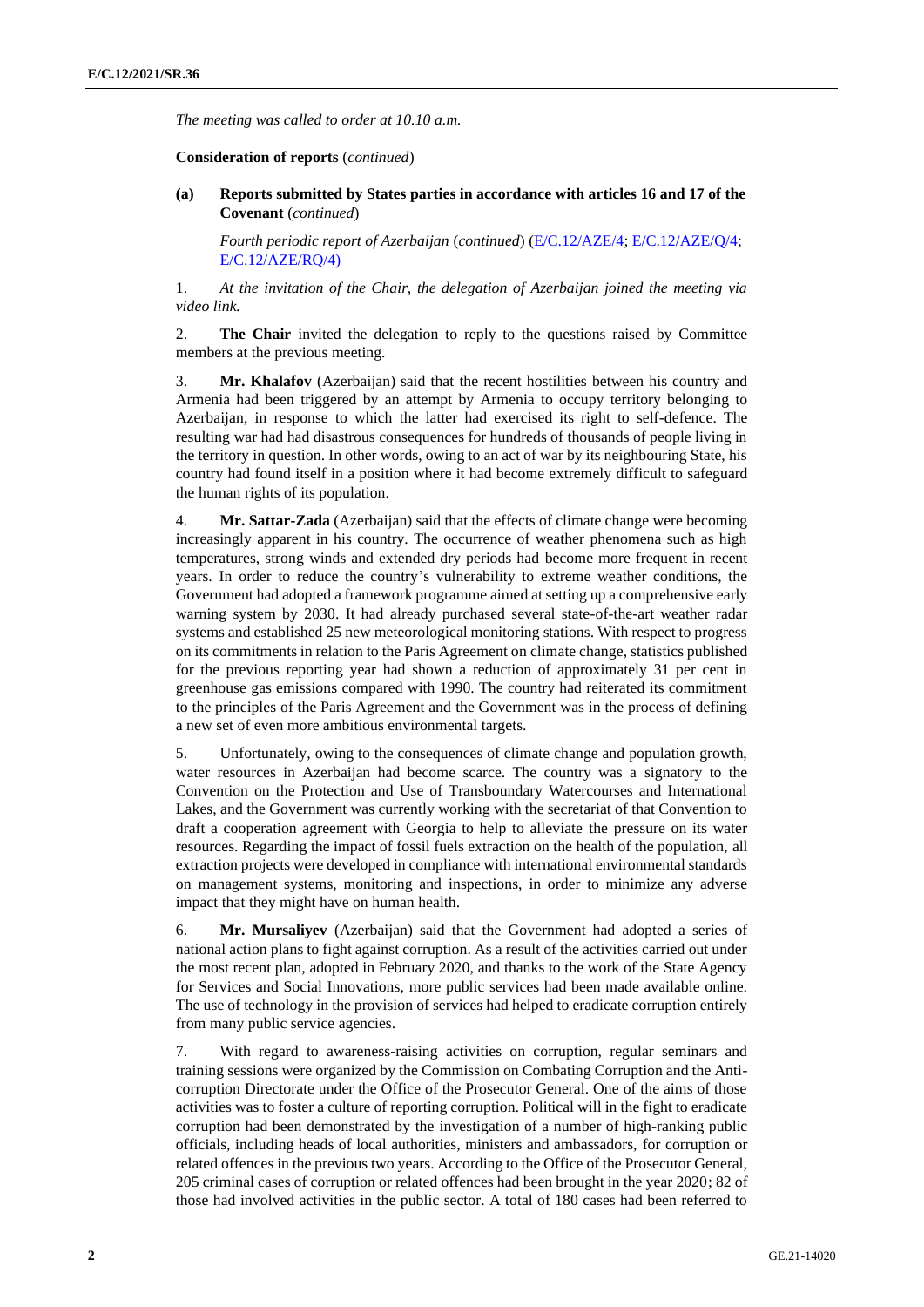the courts, which had already issued rulings in connection with 70 cases, and the equivalent of nearly  $E25$  million in assets had been recovered.

8. All employees and investigators working for the Anti-corruption Directorate acted with full independence and were protected from undue influence and external pressure under national law. Similarly, parties to criminal proceedings and whistle-blowers received protection under legislation governing the State's protection of persons participating in criminal proceedings. Earlier in the year, the Office of the Prosecutor General had published a guide on the protection of whistle-blowers to encourage people who became aware of wrongdoing in the public and private sectors to speak up. Its authors had examined the experiences of 14 other countries, as well as recommendations from international organizations, including Transparency International. The guide had been disseminated to stakeholders and made publicly available on the website of the Office of the Prosecutor General.

9. **Mr. Pashayev** (Azerbaijan) said that the rights of business entities were guaranteed under various provisions of national legislation. Furthermore, pursuant to a presidential decree issued in 2017, a dedicated agency had been established to support the development of small and medium-sized enterprises. The agency provided a number of services to entrepreneurs, including by conducting surveys to identify their needs and the problems they frequently encountered. Additional mechanisms that had been set up to strengthen the rights of entrepreneurs in Azerbaijan included dedicated boards of appeal, which considered complaints lodged by entrepreneurs against the decisions and actions of local executive authorities. In 2019, commercial courts had been introduced to the country's judicial hierarchy and given jurisdiction to consider disputes of a commercial nature. Such disputes could also be settled out of court under the law on mediation, which had also been adopted in 2019.

10. **Mr. Karimov** (Azerbaijan) said that the number of persons with disabilities in Azerbaijan had stood at approximately 633,000 in 2020. Roughly 60 per cent of those people were capable of working and 12 per cent of them had been in work the previous year. The Government was actively working with international organizations to develop new ways to increase the employment of persons with disabilities. For example, it had implemented a project specifically for women with disabilities in partnership with the United Nations Development Programme. As a result of the Government's efforts, 758 persons with disabilities had been placed in work in the first half of 2021 and 1,045 persons with disabilities had enrolled in a professional training course. A set of norms laying down specific requirements for employers who recruited persons with disabilities had recently been adopted and soon all employees with disabilities would be able to interact with their employers and register requests and complaints using an electronic portal.

11. In response to the Committee's request for further statistical information on the labour market, approximately one quarter of employees in Azerbaijan were aged between 18 and 25. In the first half of the year, over 10,600 young people had been recruited to new jobs and 1,702 had participated in self-employment programmes for people under the age of 25. Roughly 46 per cent of the working population was female and 44 per cent of labour contracts were concluded with women. Of those contracts, around 30 per cent concerned jobs in the private sector. With respect to the concerns that had been raised about the reliability of the data that had been provided on informal employment, the Government had a unified approach to the gathering of statistical information: all official statistics were provided by the State Statistics Committee, which employed an internationally recognized methodology of data collection and analysis. The Government took the issue of informal employment very seriously. In 2017, an action plan on the prevention of informal employment had been adopted. Since then, there had been a 29 per cent increase in the number of official labour contracts signed, around 85,000 more people had become eligible for social insurance and the amount of people formally in self-employment had significantly increased. Earlier in the year, more important changes aimed at tackling informal employment had been introduced to the Labour Code. Thanks to new rules governing the registration of labour contracts, under which those documents had to be uploaded to an electronic database operated by the Ministry of Labour and Social Protection of Population, checks for violations could now be carried out online. Furthermore, as a result of a recent joint project, the International Finance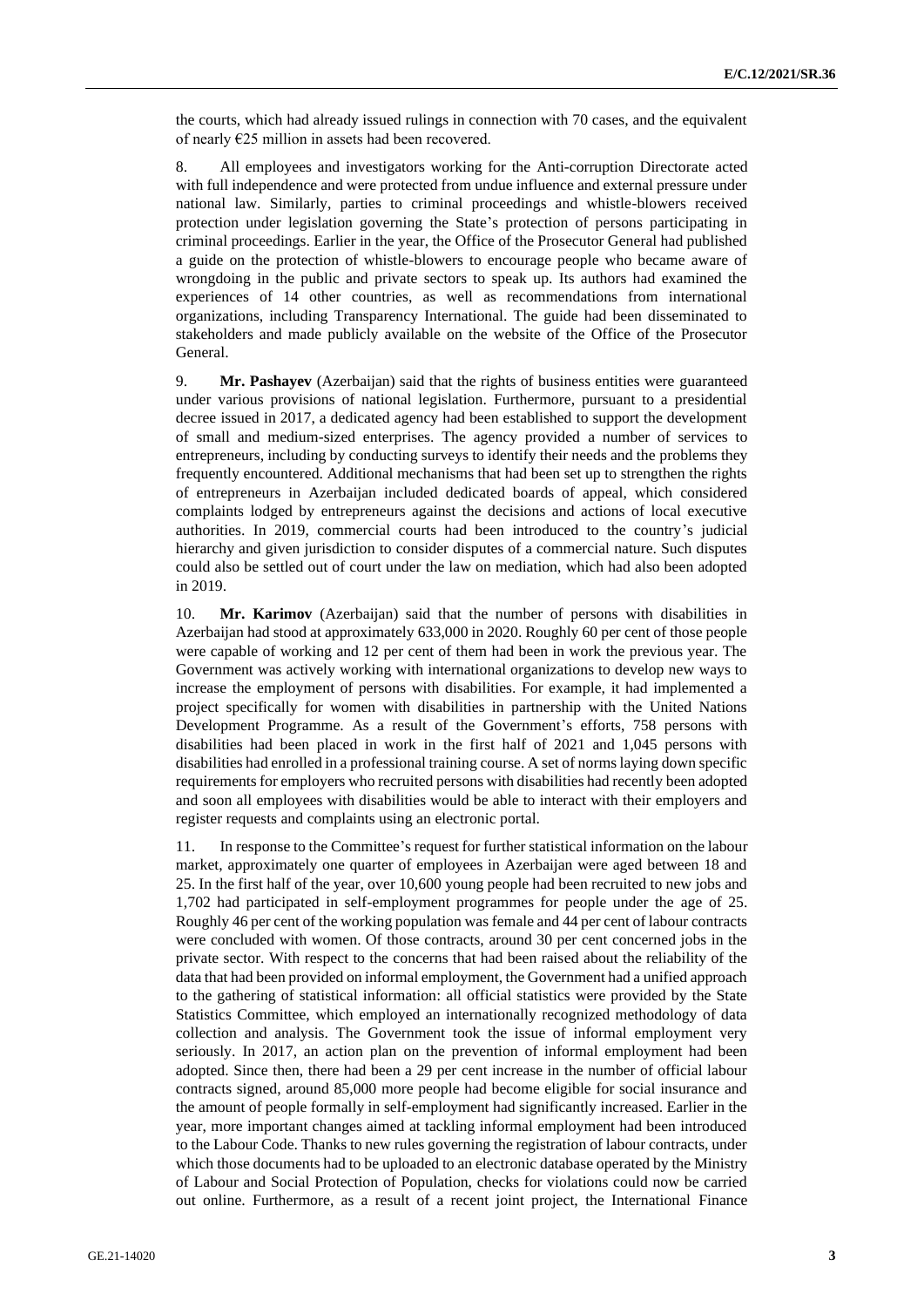Corporation had presented the Government with a new methodology to check for informal employment, which the Government intended to implement the following year.

12. The Government used a central database, in which all labour contracts were registered, to carry out checks to ensure that employers respected the right of their employees to rest, leisure and holidays. No complaints concerning the violation of that right had recently been voiced by employees' unions and any companies found to have committed a violation of that nature could be fined the equivalent of \$1,200.

13. **Ms. Gahramanova** (Azerbaijan) said that a bill containing proposed amendments to the Gender Equality Act was before the Milli Mejlis, the parliament of Azerbaijan. Specifically, the bill provided for special measures to be put in place to combat gender stereotypes and for an analysis to be conducted of the portrayal of men and women in advertisements. A national action plan was being drafted with the aim of enhancing gender equality, combating gender-based violence and boosting entrepreneurship among women. A bill intended to criminalize domestic violence was being drafted. Under an agreement between the Bar Association and the State Committee on the Family, Women and Children, victims of domestic violence were now entitled to free legal assistance. The domestic violence helpline had received 304 calls since its launch in December 2020. The recent conflict involving Azerbaijan had had an adverse impact on women's empowerment. Nevertheless, women held a number of high-profile positions, including in the executive, legislative and judicial branches of government.

14. **Mr. Mammadzada** (Azerbaijan), noting that the majority of victims of gender-based violence and sexual violence did not file a complaint with law enforcement agencies, said that the authorities engaged in outreach activities to encourage the reporting of such incidents. The Criminal Code stipulated that sexual intercourse without consent constituted rape and was a criminal offence irrespective of whether the perpetrator was a stranger or an intimate partner. Rape carried a prison sentence of between 4 and 15 years. In the first six months of 2021, 17 cases of rape had been registered, and the perpetrators had been identified and brought to account in all but one of those cases. There had been one case of forced marriage in 2020 and no cases in the first six months of 2021. With respect to the kidnapping of minors for the purpose of marriage, there had been two cases in 2020 and four in the first six months of 2021. Only five hate crimes against persons belonging to sexual minorities had been registered in the past five years. All of the perpetrators had belonged to the same sexual minority as their victim. The Government and law enforcement agencies were guided by the Constitution, which afforded all persons the right to access to justice.

15. **Mr. Aliyev** (Azerbaijan) said that, following a decision of the Ministry of Justice on 29 July 2020, all prisoners were provided with free psychological assistance. Such assistance was withdrawn only at the request of the prisoner. All detainees underwent a physical and psychological assessment upon arrival at detention facilities.

16. **Mr. Gasimov** (Azerbaijan) said that an action plan was in place to bring maternal and neonatal health care into line with international standards. A mobile intensive care unit was to be created to serve rural areas. Under a government programme, seven centres had been set up to provide perinatal care, five of which were in rural locations. Following an audit in 2016, protocols had been established to standardize obstetric and neonatal care; as a result, maternal mortality had dropped appreciably. A bill on reproductive health, intended in part to help reduce maternal mortality further, was currently before the Milli Mejlis. Internally displaced persons, refugees and persons with disabilities had the right to free health care.

17. Under domestic legislation, persons with psychosocial disabilities were not permitted to marry or have children. Persons with other forms of disability were permitted to marry but not to adopt children.

18. While it was true that health-care services were disproportionately concentrated in urban areas, a new salary scheme for medical personnel had been set up that would benefit those working in rural areas in particular.

19. The coronavirus disease (COVID-19) pandemic had brought about social and economic difficulties in addition to the health crisis. Azerbaijan had reinforced its medical services, with more diagnostic apparatus now available, and had improved the training of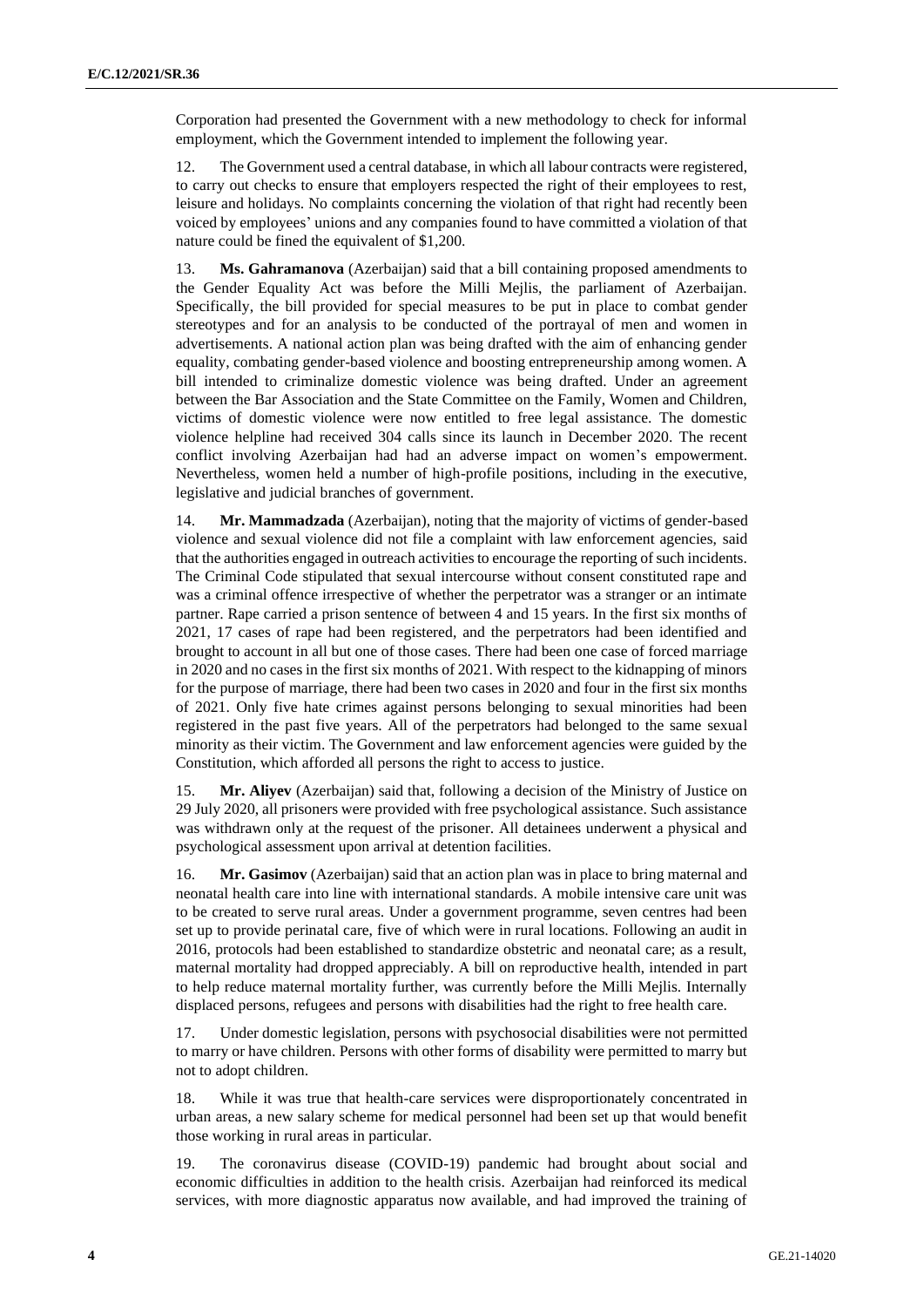health-care professionals. In the country's post-conflict and post-pandemic era, wide-ranging reforms and long-term strategies were needed to ensure economic development. One of the President's main priorities was to develop human capital and ensure a good standard of health for all citizens by 2030.

20. **Mr. Pashayev** (Azerbaijan) said that, in 2020, the Government had allocated 3.8 billion manats to defence and security, representing 14 per cent of the State budget. In 2021, that amount would increase to 4.6 billion manats, representing 16 per cent of the budget.

21. Since 2015, 100 per cent of the country's population had been above the international poverty line. The number of people living below the national poverty line had decreased between 2010 and 2020 as a result of, inter alia, the State Programme on Poverty Reduction and Sustainable Development. In 2020, the monthly subsistence minimum had been set at 196 manats, more than double the 2011 level of 95 manats. The value of the consumer basket, the composition of which was determined by the Cabinet of Ministers in consultation with non-governmental organizations (NGOs), had increased by 76 per cent, from 102 manats in 2011 to 180 manats, in the most recent period for which figures were available.

22. A range of State support measures were in place for small-scale agricultural producers, who were exempt from all taxes other than land tax. Mineral fertilizers, pesticides and equipment for keeping bees and poultry were exempt from value added tax. The State also provided soft loans for agriculture with annual interest rates of between 5 and 7 per cent. The Ministry of Economy provided support to small and medium-sized enterprises, including through the organization of 21 trade fairs that had benefited more than 200 such enterprises. An agreement would soon be in place to enable farmers to market their produce in supermarket chains. The schemes implemented by the State had led to an increase of 50 per cent in agricultural production between 2011 and 2020, and the proportion of gross domestic product generated by the agricultural sector had risen to 6.9 per cent by 2020. Levels of selfsufficiency in the production of fruit, vegetables and meat had reached 100 per cent or more.

23. **Mr. Karimov** (Azerbaijan) said that a new plan of action to prevent domestic violence made provision for victim support and the creation of new infrastructure. In August 2021, a new shelter for victims had opened; 12 of the 30 places available were currently occupied. Under an agreement with the Government, NGOs also ran a number of other shelters where victims could live for six months and receive legal assistance and psychological support. They were subsequently provided with permanent accommodation elsewhere.

24. **Mr. Khalafov** (Azerbaijan) said that the transfer to Azerbaijan of Ramil Safarov, an army officer who had committed an offence in Hungary, had been conducted in accordance with the requirements of the Convention on the Transfer of Sentenced Persons, domestic legislation and the Constitution. Mr. Safarov had spent more than 8 years in prison in Hungary and, upon his return to Azerbaijan, had been pardoned by the President. The matter had been politicized owing to Armenian animosity towards Azerbaijan.

25. Azerbaijan was not a party to the Council of Europe Convention on Preventing and Combating Violence against Women and Domestic Violence (Istanbul Convention). The Government was currently undertaking a public consultation process with a view to deciding whether to accede to it.

26. In the territories that had been liberated by the Armed Forces of Azerbaijan, Armenia had conducted ethnic cleansing operations. The Government intended to undertake a reconstruction programme and allow refugees and internally displaced persons to return to the area. It was hoped that the international community would contribute to the reconstruction effort in order to strengthen peace and stability in the region.

27. **Ms. Shin** asked whether the retirement age was the same for men and women. If it was not, would the State party consider amending its regulations in that regard?

28. **Mr. Uprimny** said that the Human Rights Committee, in its concluding observations on the fourth periodic report of Azerbaijan [\(CCPR/C/AZE/CO/4\)](https://undocs.org/en/CCPR/C/AZE/CO/4), had recommended that the State party should uphold the independence of the judiciary and ensure the independence and safety of lawyers; moreover, the European Court of Human Rights had, in its judgment on *Bagirov v. Azerbaijan*, a case relating to the disbarment of a lawyer who had criticized the Government and judicial system, also raised the issue of the safety of lawyers. He would,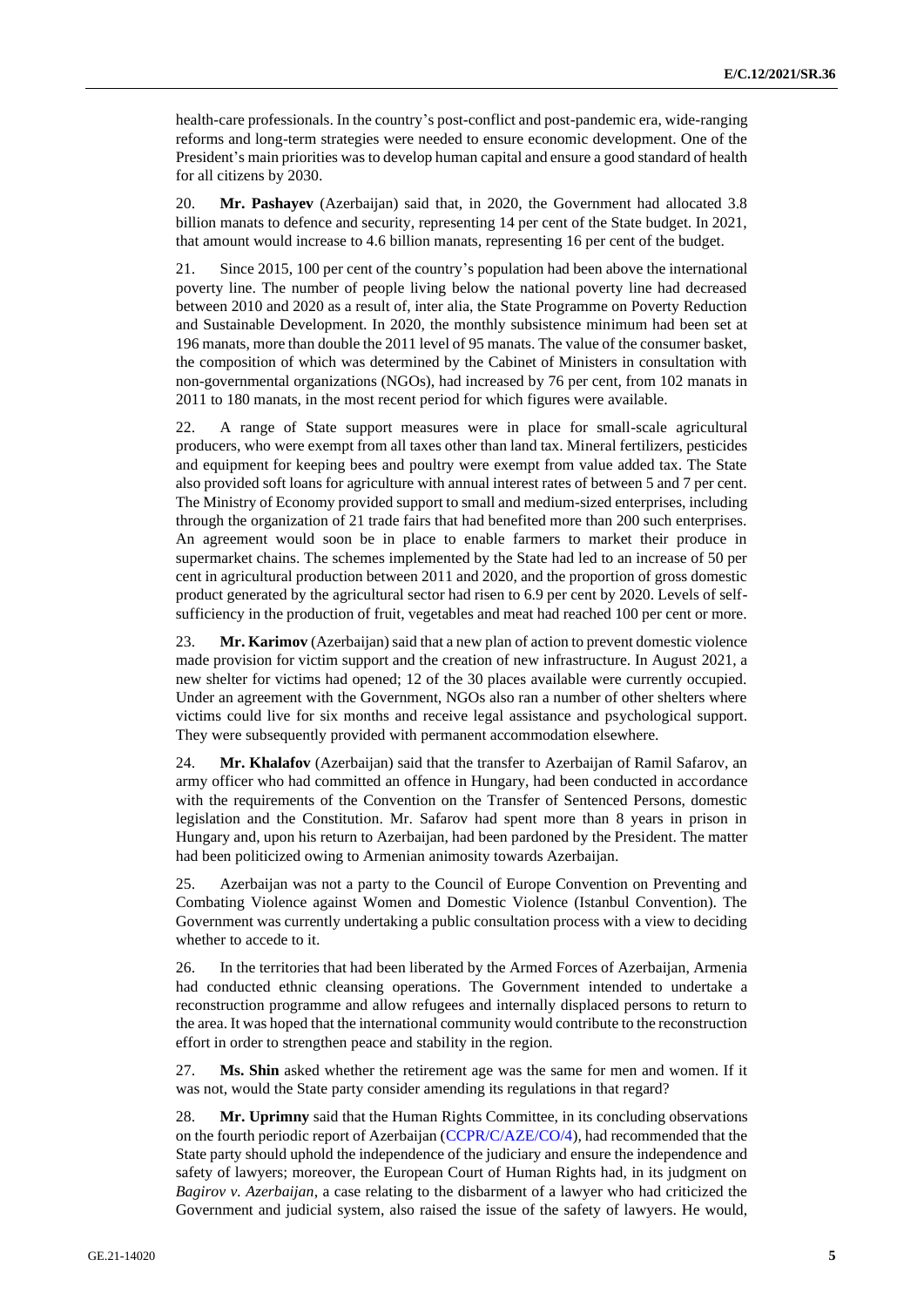therefore, be interested to hear what measures were being taken to strengthen judicial independence, protect the role of lawyers and human rights defenders and implement the recommendations of the Human Rights Committee and the European Court of Human Rights.

29. Drawing the delegation's attention to two decisions of the European Court of Human Rights issued in May 2021, involving claims by 25 NGOs that they had been unable to register with the Government because of obstacles posed by the Ministry of Justice, he said that he wished to hear to what extent the various pieces of legislation mentioned during the dialogue genuinely facilitated the work of NGOs and human rights defenders.

30. While he was glad that the State party had, in its replies to the list of issues [\(E/C.12/AZE/RQ/4\)](https://undocs.org/en/E/C.12/AZE/RQ/4), expressed its support for harm-reduction drug treatments and its willingness to continue them, it had been reported that access to such treatments was limited. He wondered whether the Government planned to increase funding for such treatments and introduce their use in prisons.

31. **Mr. Windfuhr** said that, since the national human rights institution had been accredited with only category B status, he was curious to hear what steps the State party planned to take to restore and safeguard its independence. He also wondered whether the legislation that had been mentioned on civil society organizations did anything to address such organizations' complaints about the requirement to register, complaints that had been echoed by the Organisation for Economic Co-operation and Development.

32. **Mr. Hennebel** (Country Task Force) said that he would like clarification as to whether the State party in fact planned to ratify the Istanbul Convention and what, if any, obstacles stood in the way of ratification.

33. Given that numerous credible reports painted a picture of practically systematic discriminatory treatment of the lesbian, gay, bisexual, transgender and intersex community in the State party, he would appreciate detailed information on any measures taken to ensure legal recognition of sex changes; to eliminate discrimination based on sexual orientation, gender identity and gender expression; to ensure that members of the lesbian, gay, bisexual, transgender and intersex community could access medical care and psychosocial and legal services; and to combat violence against members of that community. Finally, he would welcome statistics on reports to the police of violence or discrimination by members of the community and on the outcome of such reports.

34. **Mr. Amarti** said that he would welcome a precise description of the rights of asylum seekers and refugees as guaranteed in the numerous pieces of legislation mentioned in the periodic report. With reference to the Social Development Fund of Internally Displaced Persons, the Committee hoped that the delegation could shed some light on the progress made in improving the socioeconomic conditions of refugees and internally displaced persons and on the difficulties the State party faced in upholding refugees' rights under the Covenant.

35. **Mr. Caunhye** (Country Rapporteur) said that placing stringent requirements on NGOs could create a perception of undue State control over those organizations. He wondered whether there was any real need to retain those requirements.

36. He would appreciate more detailed information about the measures being taken to reduce the 5.1 per cent of the population living below the poverty line.

37. Regarding climate change, it would be useful to hear about any measures being taken by the State party to afford protection to those marginalized and disadvantaged groups that would suffer most from the shortage of water and from fossil fuels extraction, including farmers and low-income families.

38. **Ms. Ravenberg** (Country Task Force) said that she wished to know what measures were being taken or planned to restore access to education in areas affected by hostilities. The Committee would welcome details of any measures being taken or planned to rebuild damaged or destroyed schools and other education infrastructure, and to restore historical, cultural and religious buildings and monuments damaged during the war. It would be interesting to hear about any steps being taken to consult ethnic and religious minorities in the restoration efforts, in particular on the historic Ghazanchetsots Cathedral, in Şuşa, which had been shelled and damaged by military forces.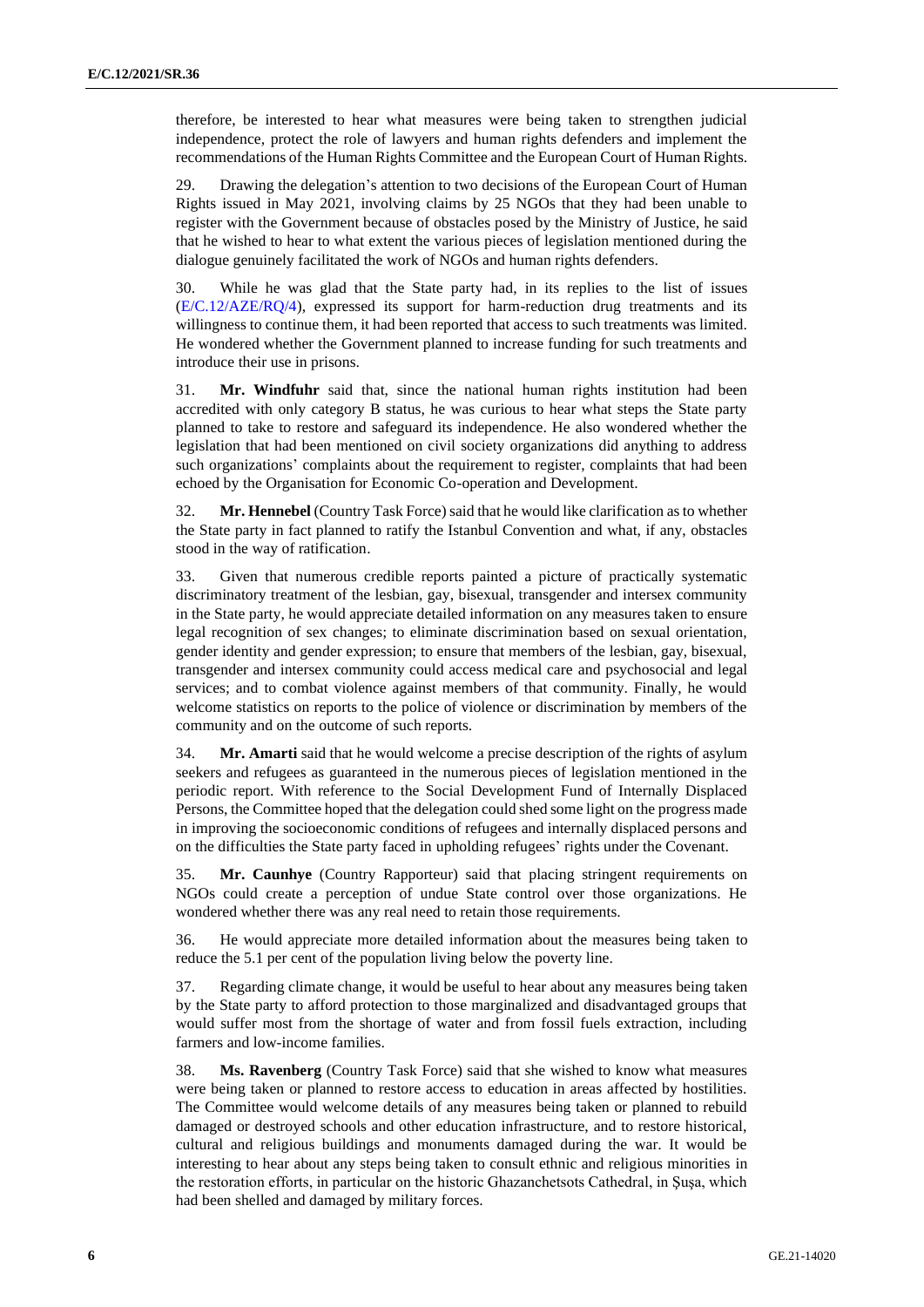39. In the light of the disproportionate impact of the COVID-19 pandemic on access to education and cultural rights for children living in poor and marginalized households, children with disabilities and children living in rural areas, it would be interesting to know how the Government would help disadvantaged children to make up lost learning. Since it had been reported that only 72 per cent of children had Internet access, she wondered what measures were being taken to provide access.

40. While noting that some positive measures had been taken in relation to the education system, she said that she would appreciate more information on the steps taken by the State party to expand modern innovative programmes in education. It was not clear whether education programmes were organized according to actual market requirements. It would be interesting to hear whether tuition fees were means tested. She would like to know more about how the Government tackled the difficulties in gaining access to primary and secondary education faced by migrant, asylum-seeking, refugee and internally displaced children; children living in poor and marginalized households; children with disabilities; and children living in rural areas.

41. Referring to the Fourth Opinion on Azerbaijan of the Advisory Committee on the Framework Convention for the Protection of National Minorities, she said that there was no comprehensive legislation or consultative mechanism to protect the rights of minorities, members of which were unaware of their rights and experienced difficulties in exercising them. She wondered what the Government was doing to tackle those problems.

42. **Mr. Khalafov** (Azerbaijan) said that many of the members' comments appeared to be based on information that did not correspond to the reality on the ground.

*The meeting was suspended at 12.05 p.m. and resumed at 12.20 p.m.*

43. **Mr. Karimov** (Azerbaijan) said that it had been decided, in 2017, that both men and women should retire upon reaching 65 years of age. The previous arrangement had been for women to retire when they reached 55 years of age and for men to retire upon reaching 60 years of age; the two different retirement ages were being gradually increased and would be the same by 2027.

44. **Mr. Aliyev** (Azerbaijan) said that, in response to the question on the independence of the judiciary, the salaries of judges in all levels of court had been increased, which constituted a guarantee of their independence. The independence of lawyers and the judicial system was protected by legislation. In relation to *Bagirov v. Azerbaijan*, Mr. Bagirov was a lawyer; it was not unheard of for lawyers to be disbarred.

45. **Mr. Gasimov** (Azerbaijan) said that non-traditional sexual minorities were not persecuted under Azerbaijani legislation and enjoyed the same rights as all other citizens. Specific data on that group were therefore not collected. Nevertheless, there was a range of NGO-led programmes targeting them, in particular to prevent the spread of AIDS. There had been a rapid increase in the number of persons granted access to methadone therapy for drug addiction, and the network of centres providing that service was being expanded.

46. **Mr. Khalafov** (Azerbaijan) said that the Office of the Commissioner for Human Rights (Ombudsman) worked with NGOs and the Government and had carried out its work effectively in recent years, based on the Paris Principles and all other relevant international standards. Its recent downgrading to B status did not reflect the situation on the ground in Azerbaijan, and the authorities were addressing the situation by working with international ombudsman organizations. He hoped that Azerbaijan would ratify the Istanbul Convention in the near future; it was already fully implemented in the country, both in law and in practice, and its goals and principles aligned with those of the State.

47. **Mr. Huseynov** (Azerbaijan) said that there were over 1 million refugees and internally displaced persons in Azerbaijan as a result of the ethnic cleansing committed by the Government of Armenia. A new law had been adopted that addressed refugees and internally displaced persons, and legislation granted Azerbaijani citizenship to all refugees from Armenia. The country's law on the status of refugees and internally displaced persons and its legislation on social protection for them predated the United Nations Guiding Principles on Internal Displacement, and his country's actions in the area of refugees and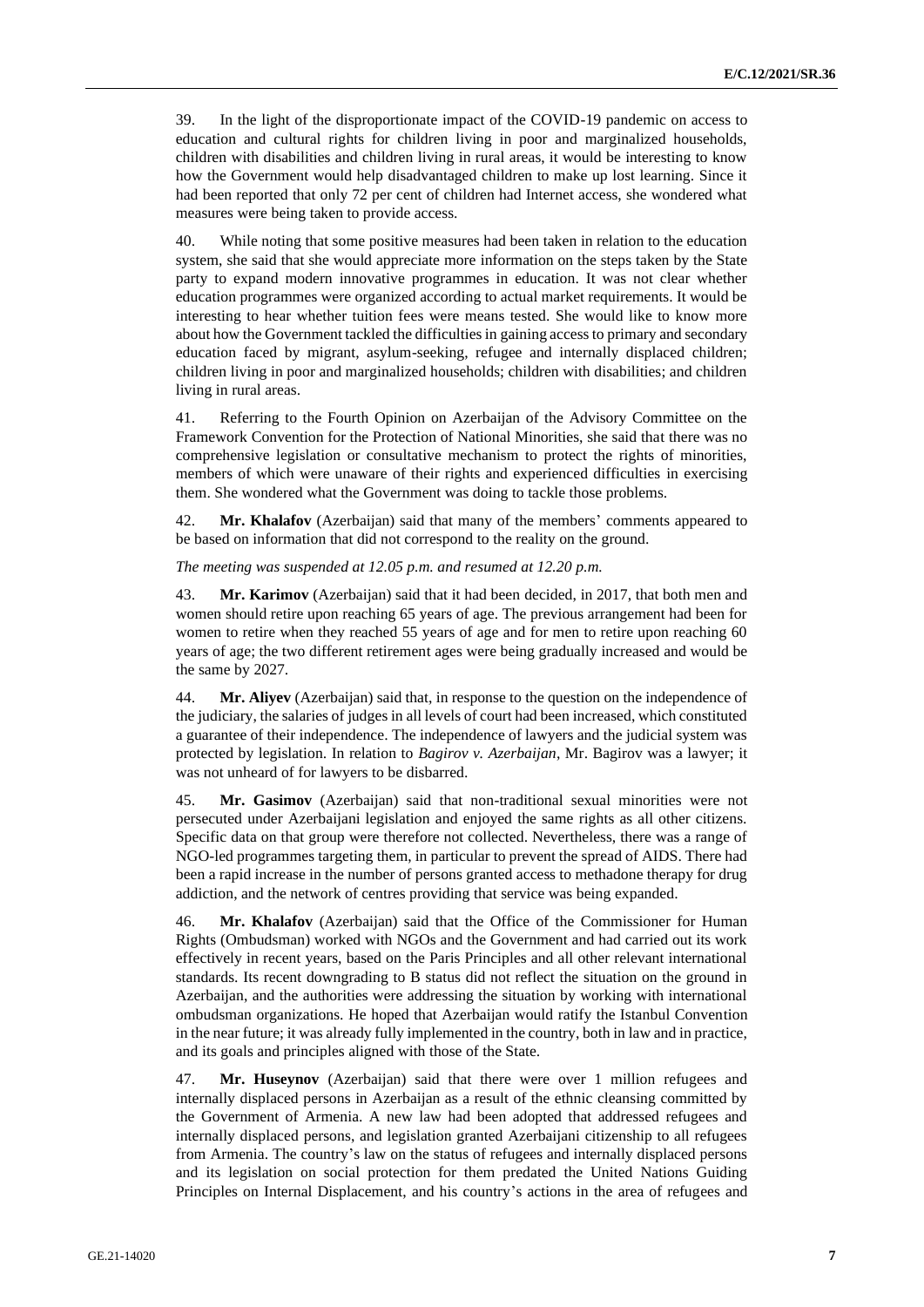internally displaced persons had been praised by international organizations and repeatedly cited as an example for other countries.

48. **Mr. Jafarli** (Azerbaijan) said that the Armenian occupation had devastated the enjoyment of cultural rights by Azerbaijani citizens and internally displaced persons. In 2020 the Ministry of Culture and Tourism had begun to monitor all cultural and historical monuments and institutions, classifying them according to the degree of damage that they had suffered. More than 700 monuments, including several of global importance, and hundreds of cultural institutions had been destroyed during the occupation. Restoration efforts included the monitoring and registering of all monuments and the coordination of the different bodies responsible for infrastructure and urban planning. Şuşa had endured missile attacks, which had resulted in severe damage to important monuments. The city, which would be included in the Government's restoration programme, had been designated the country's cultural capital.

49. **Mr. Sattar-Zada** (Azerbaijan) said that a commission had been established to identify the territories and groups most vulnerable to climate change. Emergency water supplies were available in areas where supplies ran low, and residents of those areas could receive the necessary machinery free of charge. Farmers received subsidized water supplies, and work was under way to construct 10 new reservoirs and a number of artesian wells. Alternative water sources were promoted, and communities benefited from training and webinars.

50. **Mr. Pashayev** (Azerbaijan) said that measures to reduce the number of persons in the country who remained below the national poverty line included a targeted State social assistance programme and the prioritization of building a dynamic and inclusive society based on social justice.

51. **Mr. Ahmadov** (Azerbaijan) said that, within two days of the closure of schools at the beginning of the COVID-19 pandemic, the education authorities had begun to broadcast educational television programmes to all children in the country. They had also launched an online platform that had seen 1 million school children register in one month. Telecommunications companies had provided free Internet access to educators and learners, and the Government had harnessed a range of resources to provide Internet access to children. The pandemic had not been the only source of disruption to the education system; 2,500 schools had been closed owing to the conflict with Armenia, and 10 schoolchildren had been killed, with another 16 injured. The 60 schools that had been destroyed during the conflict had since been rebuilt. A two-week enrichment programme had taken place in June 2021 to address the gaps in learning caused by the pandemic and the conflict.

52. A digital skills project had been launched in 100 schools, along with a programme to promote education in science, technology, engineering, the arts and mathematics across the country. There had been significant investment in preschool education since 2016, and 90 per cent of 5-year-old children attended a free one-year programme that ensured a smooth transition to school. Although there were more than 300 specialist schools for children with disabilities, work was being done with international partners to expand inclusive education to a target of 1,000 children by providing the necessary training and infrastructure.

53. A non-profit foundation had been established to provide student loans, thereby improving access to higher education, and a decree had been issued the previous day that would allow Azerbaijani citizens to attend undergraduate and graduate courses abroad.

54. **Mr. Caunhye**, expressing his gratitude to the delegation for the wealth of information provided, said that information would provide a strong basis for the Committee's recommendations, which he hoped would contribute to the further consolidation of economic, social and cultural rights in Azerbaijan.

55. **Mr. Khalafov** (Azerbaijan), thanking the Committee for engaging in a constructive dialogue with his delegation, said that Azerbaijan had made significant progress in the area of economic, social and cultural rights and attached great importance to cooperation with international human rights bodies. The Committee's recommendations would constitute a plan of action for the further development of human rights and fundamental freedoms in Azerbaijan. His Government would continue to develop its mechanism for the preparation of